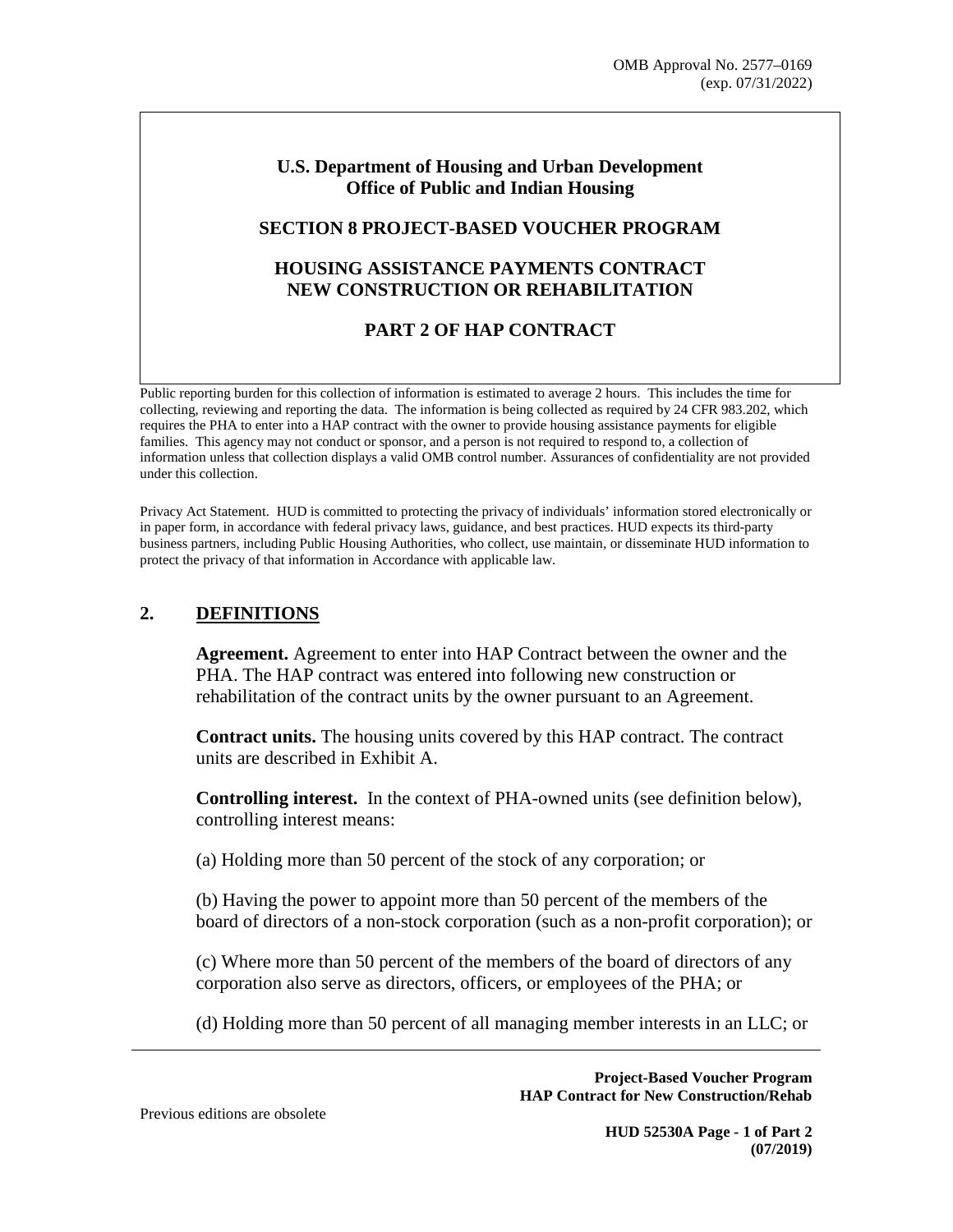(e) Holding more than 50 percent of all general partner interests in a partnership; or

(f) Having equivalent levels of control in other ownership structures.

**Family.** The persons approved by the PHA to reside in a contract unit with assistance under the program.

**HAP contract.** This housing assistance payments contract between the PHA and the owner. The contract consists of Part 1, Part 2, and the contract exhibits (listed in section 1.c of the HAP contract).

**Household.** The family and any PHA-approved live-in aide.

**Housing assistance payment.** The monthly assistance payment by the PHA for a contract unit, which includes: (1) a payment to the owner for rent to the owner under the family's lease minus the tenant rent; and (2) an additional payment to or on behalf of the family if the utility allowance exceeds total tenant payment.

**Housing quality standards (HQS).** The HUD minimum quality standards for dwelling units occupied by families receiving project-based voucher program assistance.

**HUD.** U.S. Department of Housing and Urban Development.

**HUD requirements.** HUD requirements which apply to the project-based voucher program. HUD requirements are issued by HUD headquarters, as regulations, Federal Register notices or other binding program directives.

**Newly constructed housing.** Housing units that do not exist on the proposal selection date and are developed after the date of selection pursuant to an Agreement between the PHA and owner for use under the project-based voucher program.

**Owner.** Any person or entity who has the legal right to lease or sublease a unit to a participant.

**PHA.** Public Housing Agency. The agency that has entered into the HAP contract with the owner. The agency is a public housing agency as defined in the United States Housing Act of 1937 (42 U.S.C. 1437a(b)(6)).

**PHA-owned units.** A unit is "owned by a PHA" if the unit is in a project that is:

(a) Owned by the PHA (which includes a PHA having a "controlling interest" in the entity that owns the unit; see definition above);

> **Project-Based Voucher Program HAP Contract for New Construction/Rehab**

Previous editions are obsolete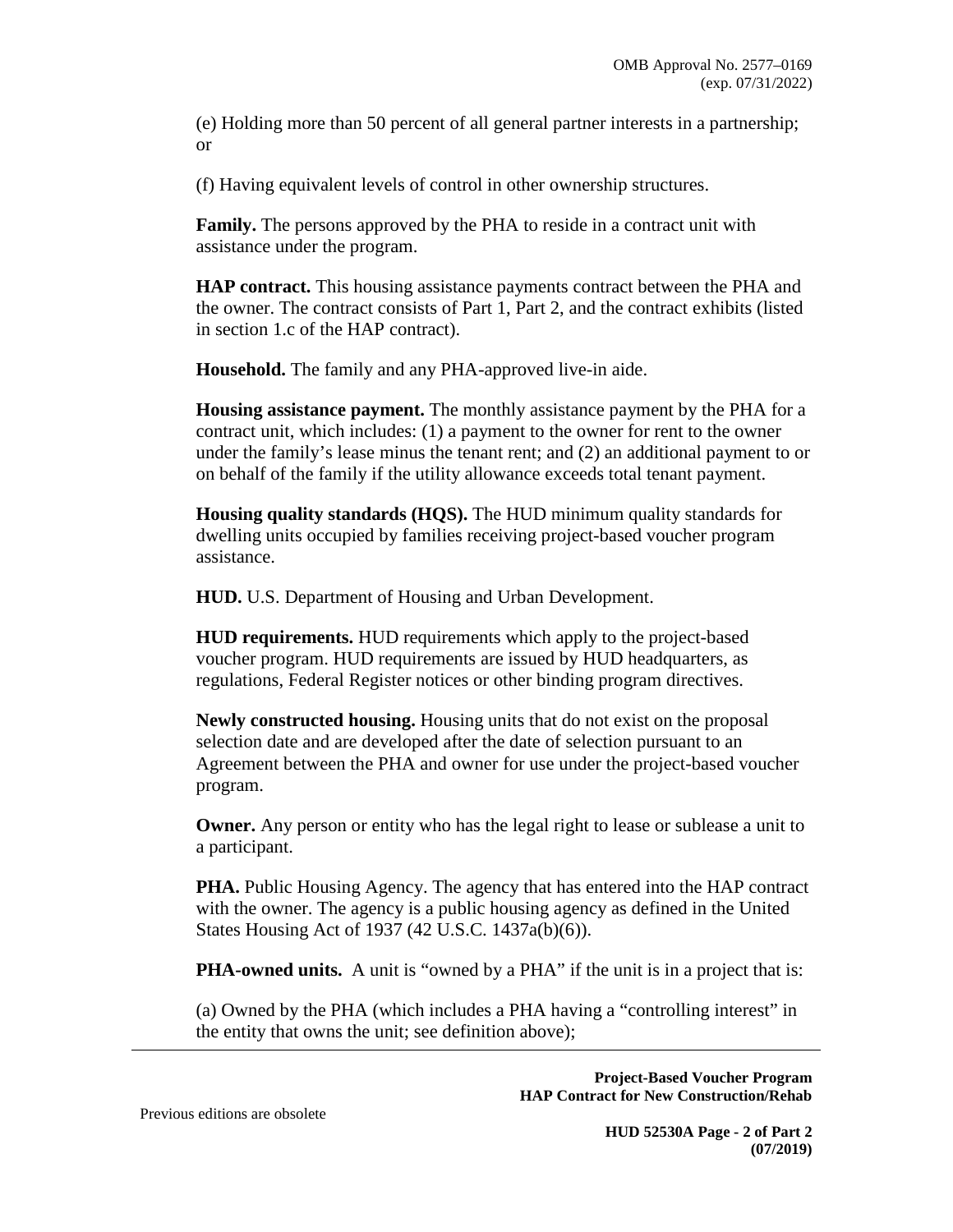(b) Owned by an entity wholly controlled by the PHA; or

(c) Owned by a limited liability company (LLC) or limited partnership in which the PHA (or an entity wholly controlled by the PHA) holds a controlling interest in the managing member or general partner.

**Premises.** The building or complex in which a contract unit is located, including common areas or grounds.

**Principal or interested party.** This term includes a management agent and other persons or entities participating in project management, and the officers and principal members, shareholders, investors, and other parties having a substantial interest in the HAP contract, or in any proceeds or benefits arising from the HAP contract.

**Program.** The project-based voucher program (see authorization for projectbased assistance at 42 U.S.C.  $1437f(o)(13)$ ).

**Proposal selection date.** The date the PHA gives written notice of proposal selection to the owner whose proposal is selected in accordance with the criteria established in the PHA's administrative plan.

**Rehabilitated housing.** Housing units that exist on the proposal selection date but do not substantially comply with the HQS on that date and are developed pursuant to an Agreement between the PHA and owner for use under the project-based voucher program.

**Rent to owner.** The total monthly rent payable to the owner under the lease for a contract unit. Rent to owner includes payment for any housing services, maintenance and utilities to be provided by the owner in accordance with the lease.

**Tenant.** The person or persons (other than a live-in aide) who executes the lease as a lessee of the dwelling unit.

**Tenant rent.** The portion of the rent to owner payable by the family, as determined by the PHA in accordance with HUD requirements. The PHA is not responsible for paying any part of the tenant rent.

#### **3. PURPOSE**

- a. This is a HAP contract between the PHA and the owner.
- b. The purpose of the HAP contract is to provide housing assistance payments for eligible families who lease contract units that comply with

**Project-Based Voucher Program HAP Contract for New Construction/Rehab** 

Previous editions are obsolete

**HUD 52530A Page - 3 of Part 2 (07/2019)**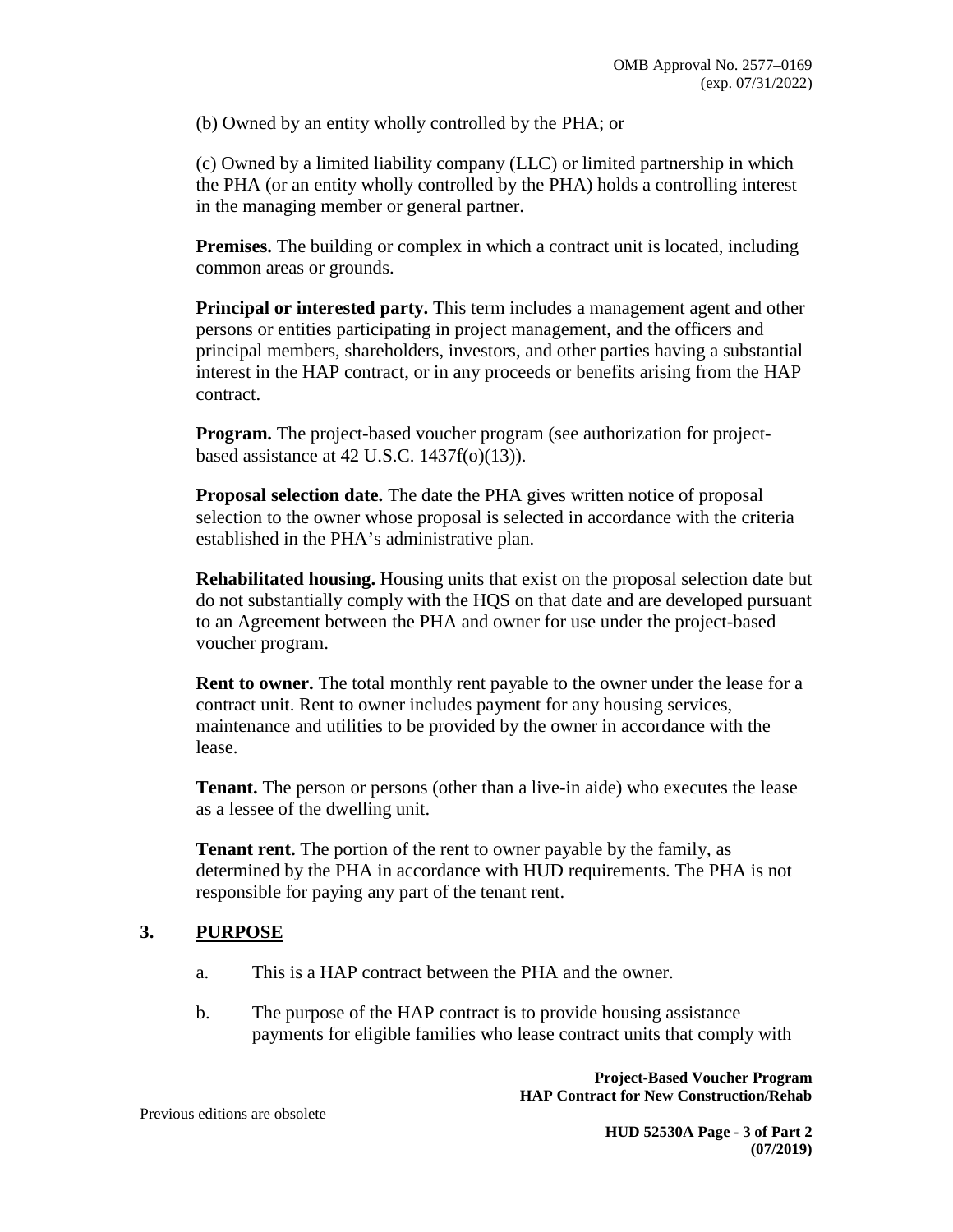the HUD HQS from the owner.

c. The PHA must make housing assistance payments to the owner in accordance with the HAP contract for contract units leased and occupied by eligible families during the HAP contract term. HUD provides funds to the PHA to make housing assistance payments to owners for eligible families.

### **4. RENT TO OWNER; HOUSING ASSISTANCE PAYMENTS**

#### **a. Amount of initial rent to owner**

The initial rent to owner for each contract unit is stated in Exhibit A, which is attached to and made a part of the HAP contract. At the beginning of the HAP contract term, and until rent to owner is adjusted in accordance with section 5 of the HAP contract, the rent to owner for each bedroom size (number of bedrooms) shall be the initial rent to owner amount listed in Exhibit A.

Place a check mark here \_\_\_ if the PHA has elected not to reduce rents below the initial rent to owner.

### **b. HUD rent requirements**

Notwithstanding any other provision of the HAP contract, the rent to owner may in no event exceed the amount authorized in accordance with HUD requirements. The PHA has the right to reduce the rent to owner, at any time, to correct any errors in establishing or adjusting the rent to owner in accordance with HUD requirements. The PHA may recover any overpayment from the owner.

#### **c. PHA payment to owner**

- 1. Each month the PHA must make a housing assistance payment to the owner for a unit under lease to and occupied by an eligible family in accordance with the HAP contract.
- 2. The monthly housing assistance payment to the owner for a contract unit is equal to the amount by which the rent to owner exceeds the tenant rent.
- 3. Payment of the tenant rent is the responsibility of the family. The PHA is not responsible for paying any part of the tenant rent, or for paying any other claim by the owner against a family. The PHA is responsible only for making housing assistance payments to the

**Project-Based Voucher Program HAP Contract for New Construction/Rehab** 

Previous editions are obsolete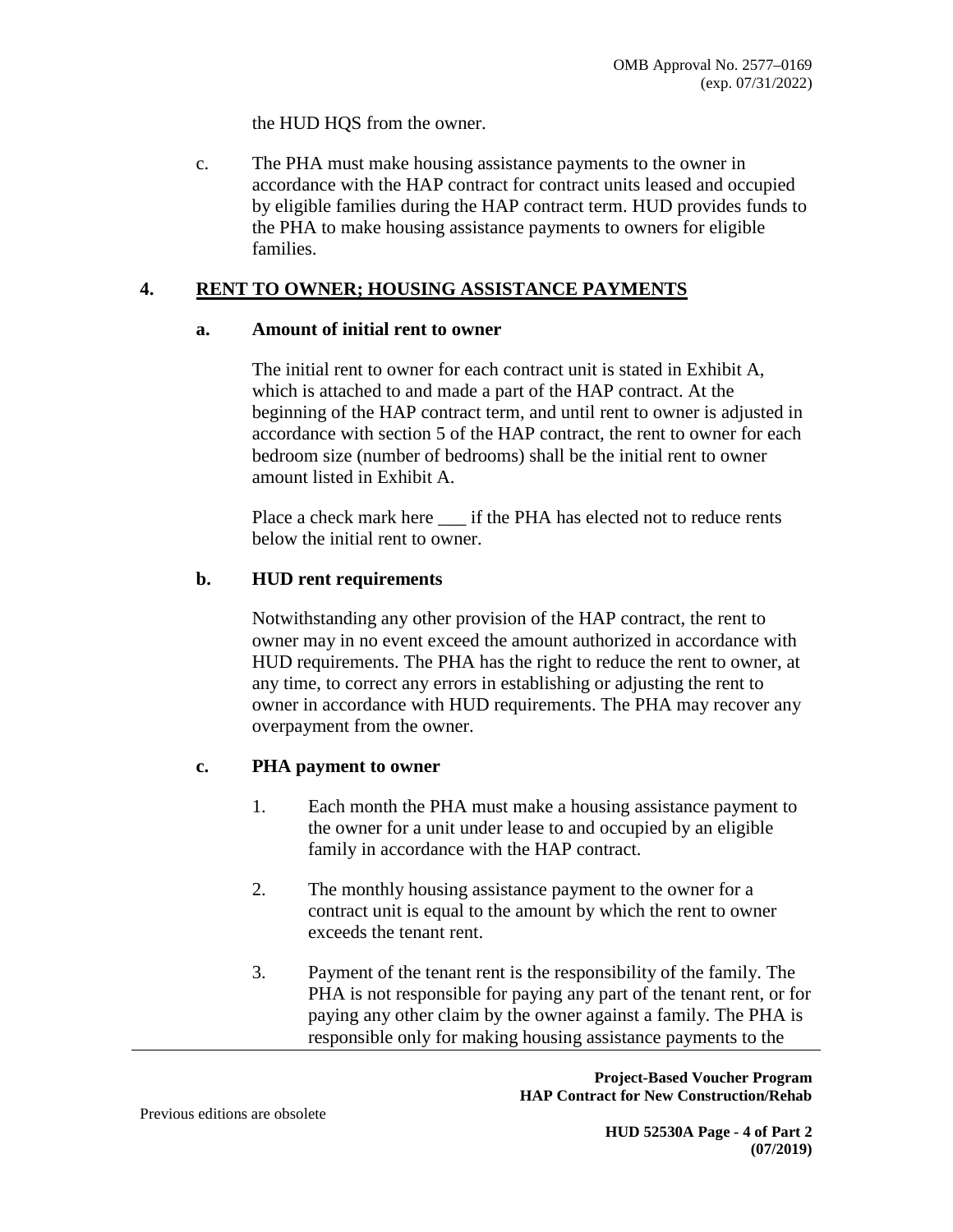owner on behalf of a family in accordance with the HAP contract.

- 4. The owner will be paid the housing assistance payment under the HAP contract on or about the first day of the month for which payment is due, unless the owner and the PHA agree on a later date.
- 5. To receive housing assistance payments in accordance with the HAP contract, the owner must comply with all the provisions of the HAP contract. Unless the owner complies with all the provisions of the HAP contract, the owner does not have a right to receive housing assistance payments.
- 6. If the PHA determines that the owner is not entitled to the payment or any part of it, the PHA, in addition to other remedies, may deduct the amount of the overpayment from any amounts due the owner, including amounts due under any other housing assistance payments contract.
- 7. The owner will notify the PHA promptly of any change of circumstances that would affect the amount of the monthly housing assistance payment, and will return any payment that does not conform to the changed circumstances.

#### **d. Termination of assistance for family**

The PHA may terminate housing assistance for a family under the HAP contract in accordance with HUD requirements. The PHA must notify the owner in writing of its decision to terminate housing assistance for the family in such case.

## **5. ADJUSTMENT OF RENT TO OWNER**

#### **a. PHA determination of adjusted rent**

1. At each annual anniversary during the term of the HAP contract, the PHA shall adjust the amount of rent to owner, upon request to the PHA by the owner, in accordance with law and HUD requirements. In addition, the PHA shall adjust the rent to owner when there is a ten percent decrease in the published, applicable Fair Market Rent in accordance with 24 CFR 983.302. However, if the PHA has elected within the HAP contract not to reduce rents below the initial rent to owner, the rent to owner shall not be reduced below the initial rent to owner except in those cases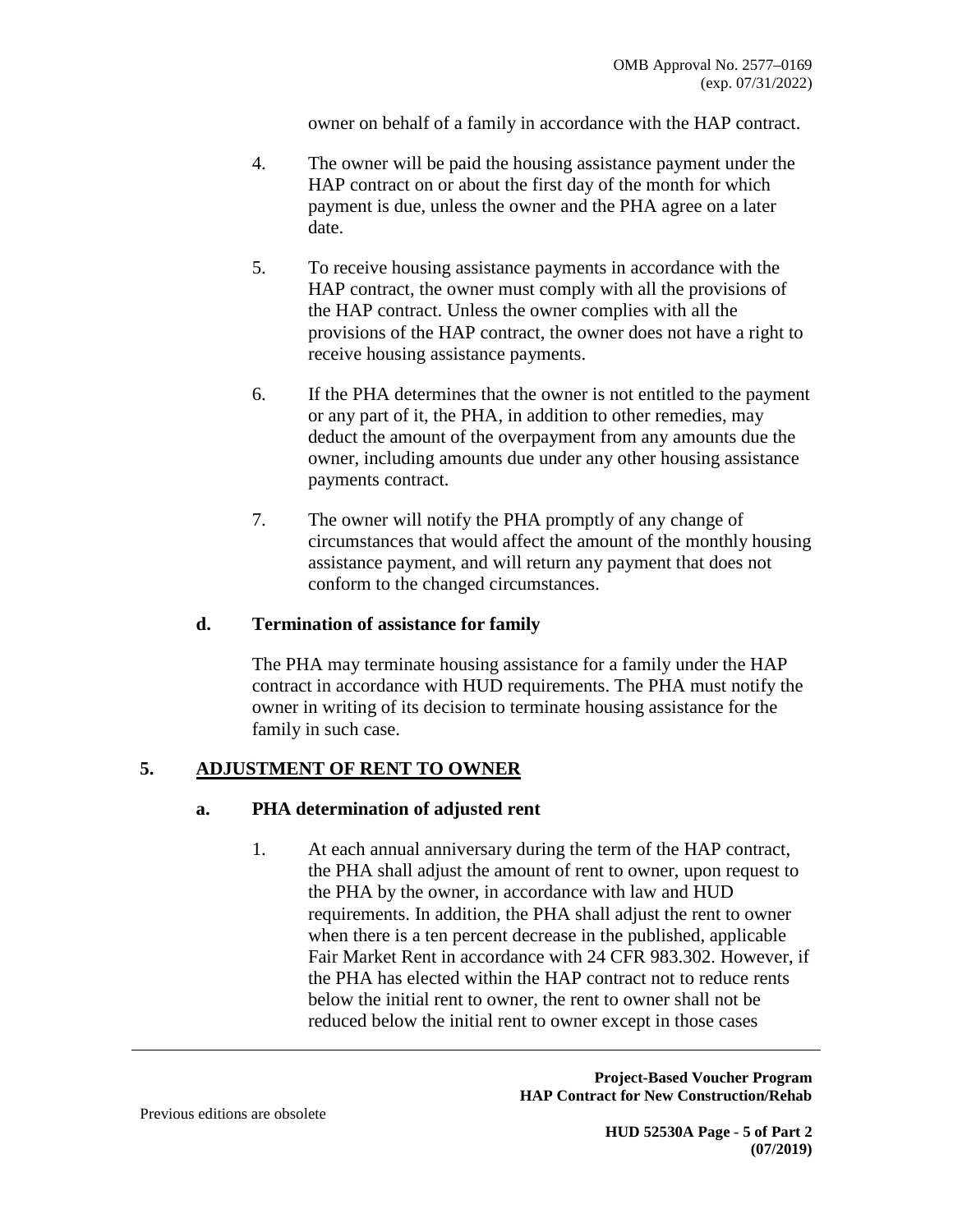described in 24 CFR 983.302(c)(2).

2. The adjustment of rent to owner shall always be determined in accordance with all HUD requirements. The amount of the rent to owner may be adjusted up or down, in the amount defined by the PHA in accordance with HUD requirements.

#### **b. Reasonable rent**

The rent to owner for each contract unit, as adjusted by the PHA in accordance with 24 CFR 983.303, may at no time exceed the reasonable rent charged for comparable units in the private unassisted market, except in cases where the PHA has elected within the HAP contract not to reduce rents below the initial rent to owner. The reasonable rent shall be determined by the PHA in accordance with HUD requirements.

#### **c. No special adjustments**

The PHA will not make any special adjustments of the rent to owner.

#### **d. Owner compliance with HAP contract**

The PHA shall not approve, and the owner shall not receive, any increase of rent to owner unless all contract units are in accordance with the HQS, and the owner has complied with the terms of the assisted leases and the HAP contract.

#### **e. Notice of rent adjustment**

Rent to owner shall be adjusted by written notice by the PHA to the owner in accordance with this section. Such notice constitutes an amendment of the rents specified in Exhibit A.

#### **6. OWNER RESPONSIBILITY**

The owner is responsible for:

- a. Performing all management and rental functions for the contract units.
- b. Maintaining the units in accordance with HQS.
- c. Complying with equal opportunity requirements.
- d. Enforcing tenant obligations under the lease.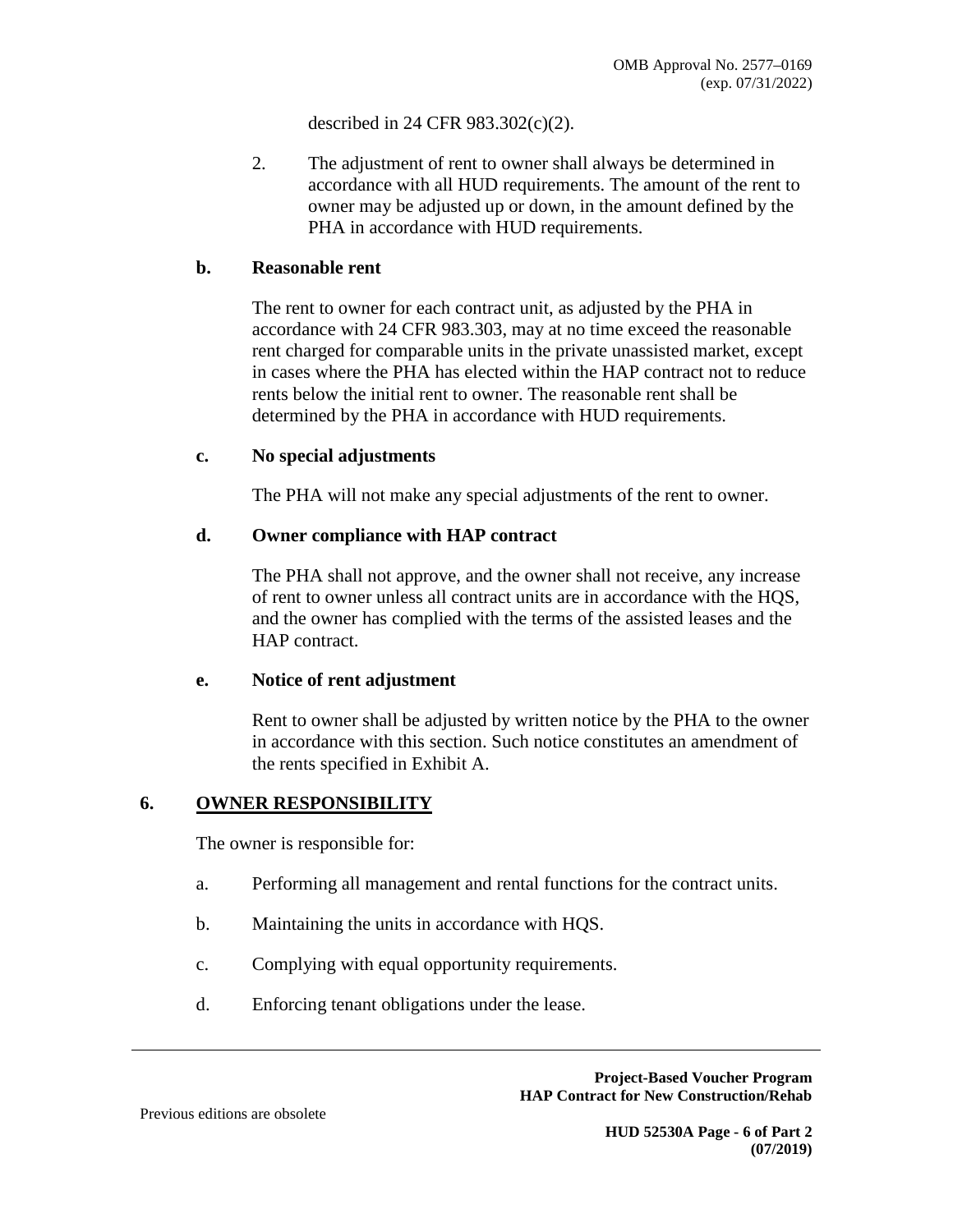- e. Paying for utilities and housing services (unless paid by the family under the lease).
- f. Collecting from the tenant:
	- 1. Any security deposit;
	- 2. The tenant rent; and
	- 3. Any charge for unit damage by the family.

## **7. OWNER CERTIFICATION**

The owner certifies that at all times during the term of the HAP contract:

- a. All contract units are in good and tenantable condition. The owner is maintaining the premises and all contract units in accordance with the HQS.
- b. The owner is providing all the services, maintenance and utilities as agreed to under the HAP contract and the leases with assisted families.
- c. Each contract unit for which the owner is receiving housing assistance payments is leased to an eligible family referred by the PHA, and the lease is in accordance with the HAP contract and HUD requirements.
- d. To the best of the owner's knowledge, the members of the family reside in each contract unit for which the owner is receiving housing assistance payments, and the unit is the family's only residence.
- e. The owner (including a principal or other interested party) is not the parent, child, grandparent, grandchild, sister, or brother of any member of a family residing in a contract unit unless the PHA has determined that approving leasing of the unit would provide a reasonable accommodation for a family member who is a person with disabilities.
- f. The amount of the housing assistance payment is the correct amount due under the HAP contract.
- g. The rent to owner for each contract unit does not exceed rents charged by the owner for other comparable unassisted units.
- h. Except for the housing assistance payment and the tenant rent as provided under the HAP contract, the owner has not received and will not receive any payments or other consideration (from the family, the PHA, HUD, or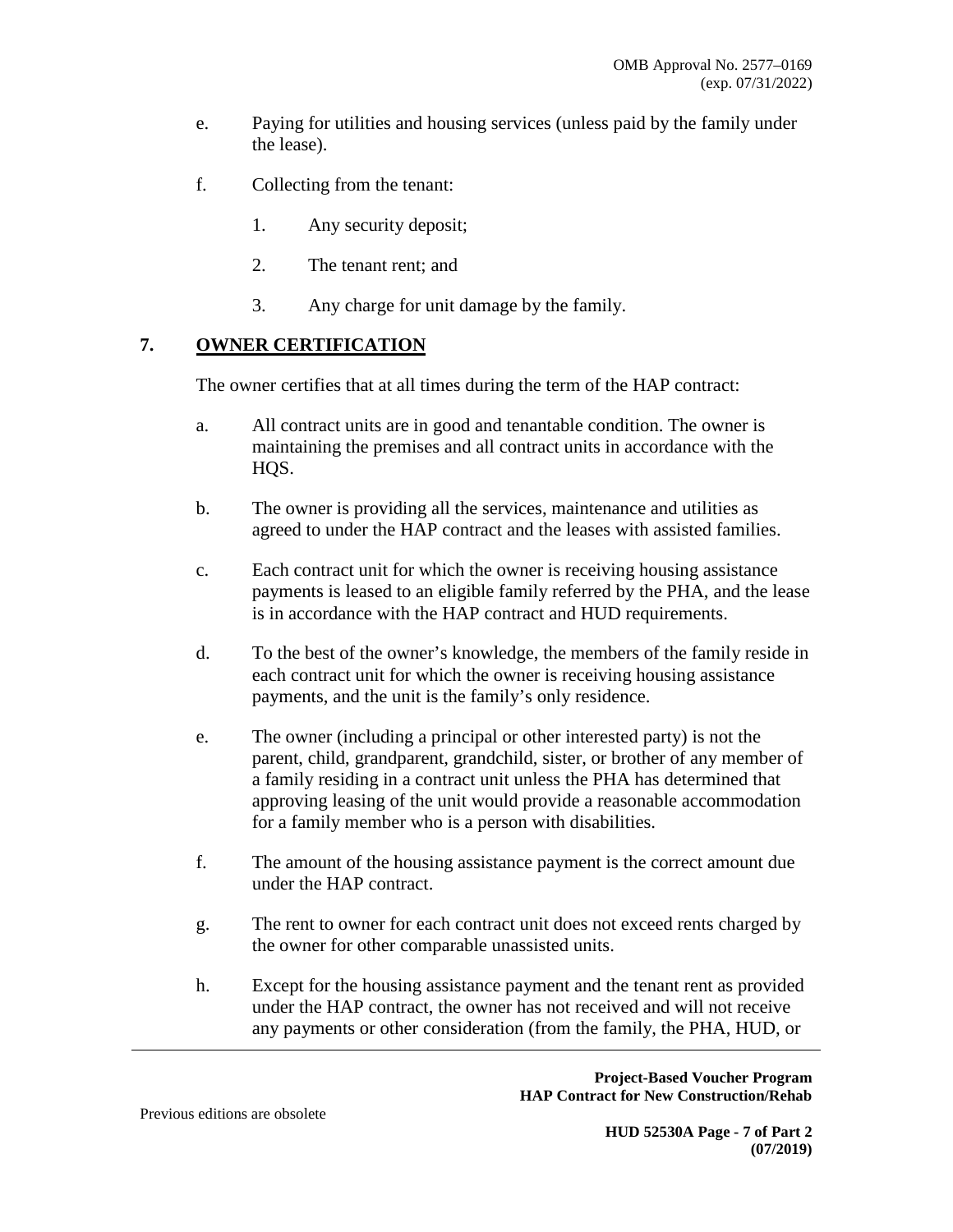any other public or private source) for rental of the contract unit.

i. The family does not own, or have any interest in the contract unit. If the owner is a cooperative, the family may be a member of the cooperative.

### **8. CONDITION OF UNITS**

#### **a. Owner maintenance and operation**

The owner must maintain and operate the contract units and premises to provide decent, safe and sanitary housing in accordance with the HQS, including performance of ordinary and extraordinary maintenance. The owner must provide all the services, maintenance and utilities set forth in Exhibits B and C, and in the lease with each assisted family.

#### **b. PHA inspections**

- 1. The PHA must inspect each contract unit before execution of the HAP contract. The PHA may not enter into a HAP contract covering a unit until the unit fully complies with the HQS.
- 2. Before providing assistance to a new family in a contract unit, the PHA must inspect the unit. The PHA may not provide assistance on behalf of the family until the unit fully complies with the HQS.
- 3. At least biennially during the term of the HAP contract, the PHA must inspect a random sample, consisting of at least 20 percent of the contract units in each building, to determine if the contract units and the premises are maintained in accordance with the HQS. Turnover inspections pursuant to paragraph 2 of this section are not counted toward meeting this biennial inspection requirement.
- 4. If more than 20 percent of the sample of inspected contract units in a building fail the initial inspection, the PHA must reinspect 100 percent of the contract units in the building.
- 5. The PHA must inspect contract units whenever needed to determine that the contract units comply with the HQS and that the owner is providing maintenance, utilities, and other services in accordance with the HAP contract. The PHA must take into account complaints and any other information that comes to its attention in scheduling inspections.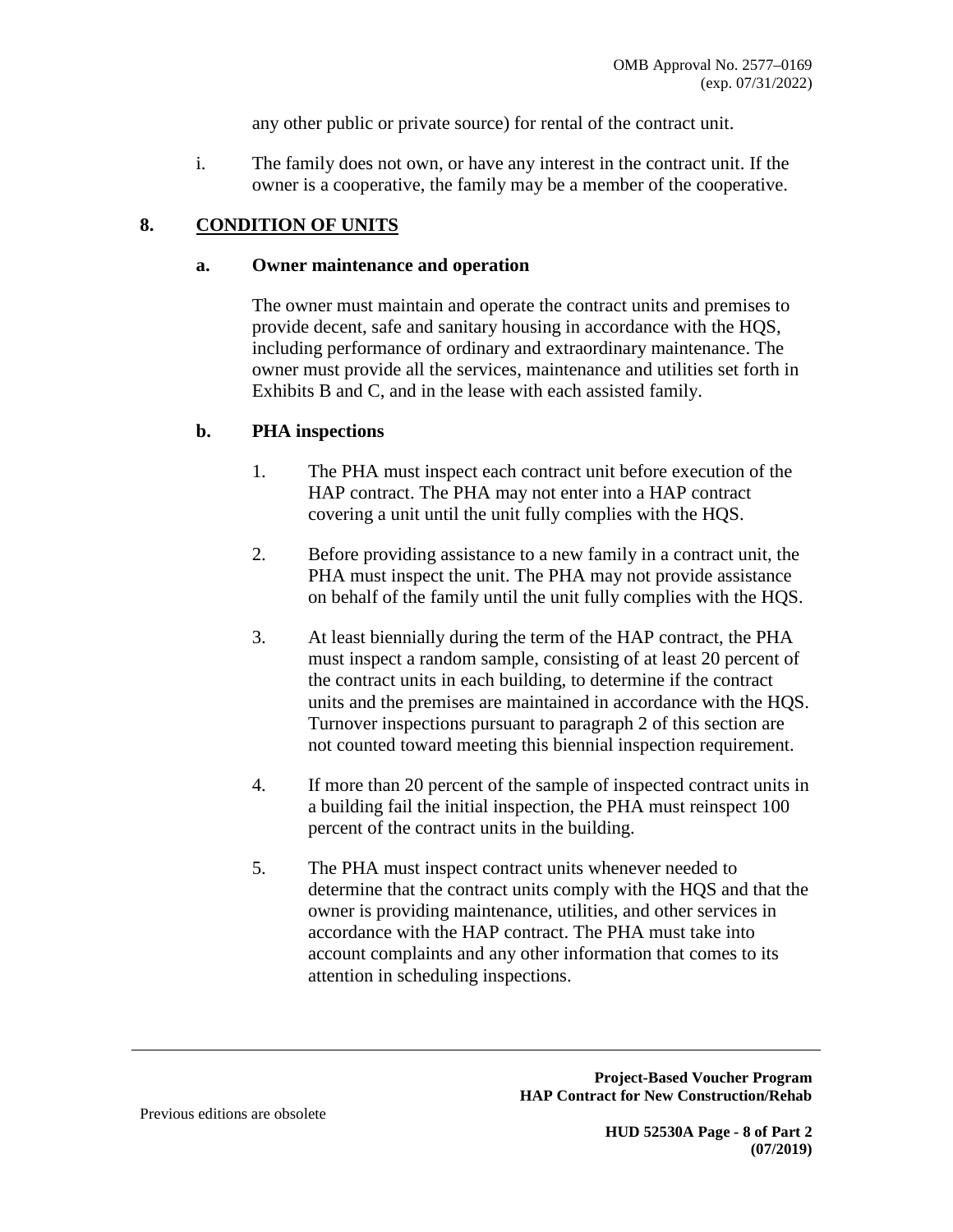## **c. Violation of the housing quality standards**

- 1. If the PHA determines a contract unit is not in accordance with the HQS, the PHA may exercise any of its remedies under the HAP contract for all or any contract units. Such remedies include termination, suspension or reduction of housing assistance payments, and termination of the HAP contract.
- 2. The PHA may exercise any such contractual remedy respecting a contract unit even if the family continues to occupy the unit.
- 3. The PHA shall not make any housing assistance for a dwelling unit that fails to meet the HQS, unless the owner corrects the defect within the period specified by the PHA and the PHA verifies the correction. If a defect is life threatening, the owner must correct the defect within no more than 24 hours. For other defects, the owner must correct the defect within no more than 30 calendar days (or any PHA-approved extension).

### **d. Maintenance and replacement—owner's standard practice**

Maintenance and replacement (including redecoration) must be in accordance with the standard practice for the building concerned as established by the owner.

## **9. LEASING CONTRACT UNITS**

## **a. Selection of tenants**

- 1. During the term of the HAP contract, the owner must lease all contract units to eligible families selected and referred by the PHA from the PHA waiting list. (See 24 CFR 983.251.)
- 2. The owner is responsible for adopting written tenant selection procedures that are consistent with the purpose of improving housing opportunities for very low-income families and reasonably related to program eligibility and an applicant's ability to perform the lease obligations.
- 3. Consistent with HUD requirements, and Federal civil rights and fair housing requirements, the owner may apply its own nondiscriminatory admission procedures in determining whether to admit a family referred by the PHA for occupancy of a contract unit. The owner may refer families to the PHA, and recommend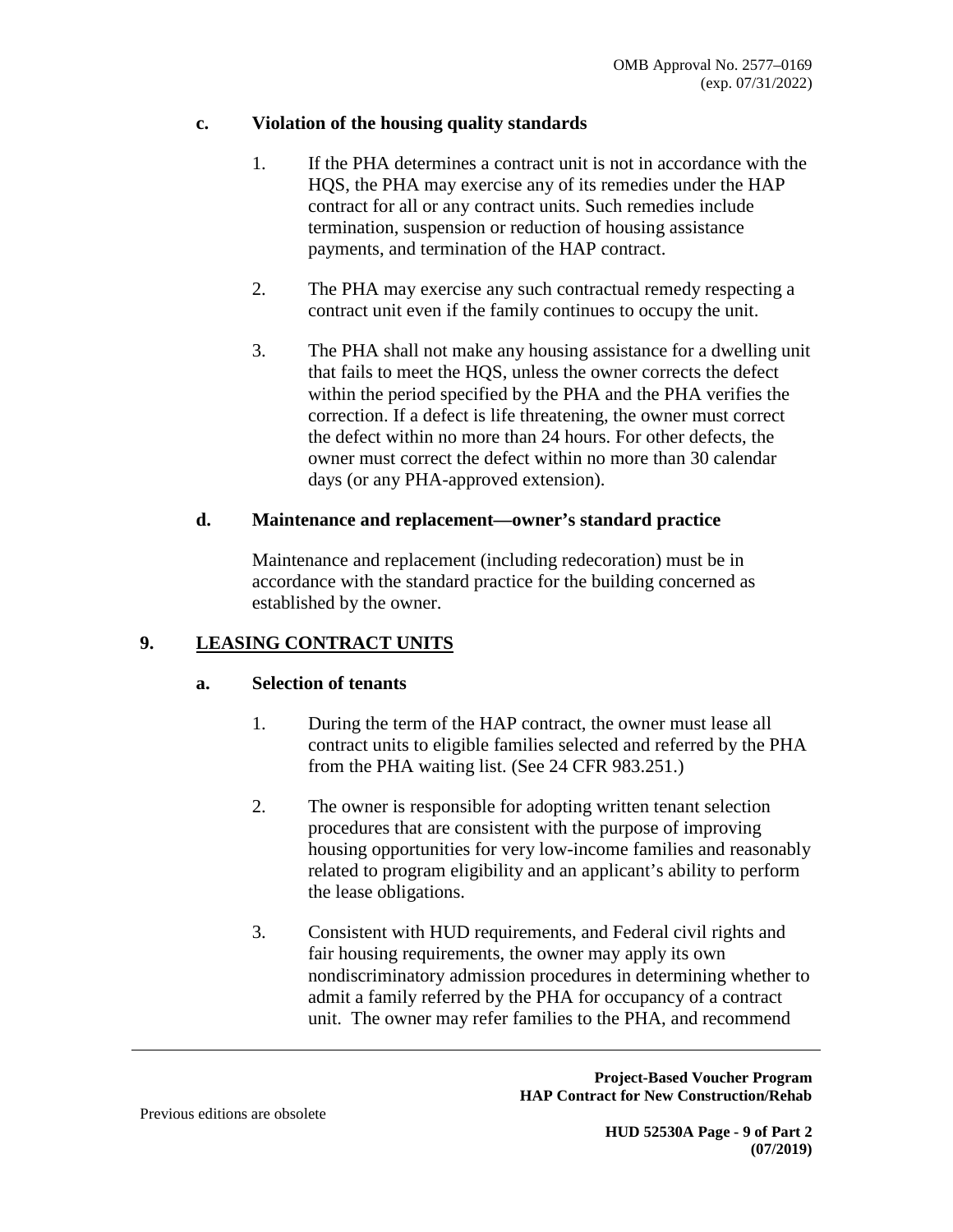selection of such families from the PHA waiting list for occupancy of vacant units.

- 4. The owner must promptly notify in writing any rejected applicant of the grounds for rejection.
- 5. The PHA must determine family eligibility in accordance with HUD requirements.
- 6. The contract unit leased to each family must be appropriate for the size of the family under the PHA's subsidy standards.
- 7. If a contract unit was occupied by an eligible family at the time the unit was selected by the PHA, or is so occupied on the effective date of the HAP contract, the owner must offer the family the opportunity to lease the same or another appropriately-sized contract unit with assistance under the HAP contract.
- 8. The owner is responsible for screening and selecting tenants from the families referred by the PHA from its waiting list.

# **b. Vacancies**

- 1. The owner must promptly notify the PHA of any vacancy in a contract unit. After receiving the owner notice, the PHA shall make every reasonable effort to refer a sufficient number of families for owner to fill the vacancy.
- 2. The owner must rent vacant contract units to eligible families on the PHA waiting list referred by the PHA.
- 3. The PHA and the owner must make reasonable, good faith efforts to minimize the likelihood and length of any vacancy.
- 4. If any contract units have been vacant for a period of 120 or more days since owner notice of vacancy (and notwithstanding the reasonable good faith efforts of the PHA to fill such vacancies), the PHA may give notice to the owner amending the HAP contract to reduce the number of contract units by subtracting the number of contract units (by number of bedrooms) that have been vacant for such period.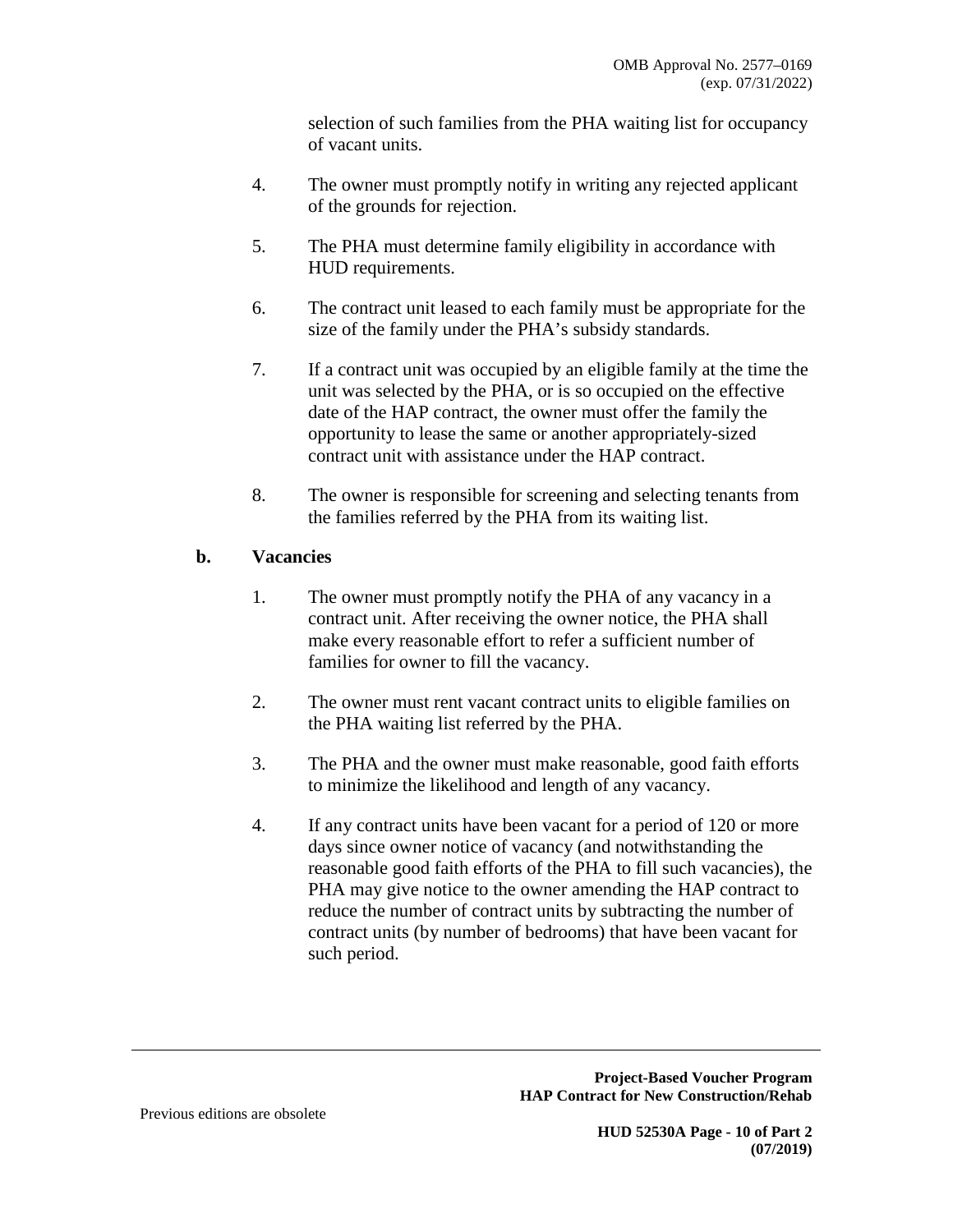### **10. TENANCY**

#### **a. Lease**

The lease between the owner and each assisted family must be in accordance with HUD requirements. In all cases, the lease must include the HUD-required tenancy addendum. The tenancy addendum must include, word-for-word, all provisions required by HUD.

#### **b. Termination of tenancy**

- 1. The owner may terminate a tenancy only in accordance with the lease and HUD requirements.
- 2. The owner must give the PHA a copy of any owner eviction notice to the tenant at the same time that the owner gives notice to the tenant. Owner eviction notice means a notice to vacate, or a complaint or other initial pleading used to commence an eviction action under State or local law.

## **c. Family payment**

- 1. The portion of the monthly rent to owner payable by the family ("tenant rent") will be determined by the PHA in accordance with HUD requirements. The amount of the tenant rent is subject to change during the term of the HAP contract. Any changes in the amount of the tenant rent will be effective on the date stated in a notice by the PHA to the family and the owner.
- 2. The amount of the tenant rent as determined by the PHA is the maximum amount the owner may charge the family for rent of a contract unit, including all housing services, maintenance and utilities to be provided by the owner in accordance with the HAP contract and the lease.
- 3. The owner may not demand or accept any rent payment from the tenant in excess of the tenant rent as determined by the PHA. The owner must immediately return any excess rent payment to the tenant.
- 4. The family is not responsible for payment of the portion of the contract rent covered by the housing assistance payment under the HAP contract. The owner may not terminate the tenancy of an assisted family for nonpayment of the PHA housing assistance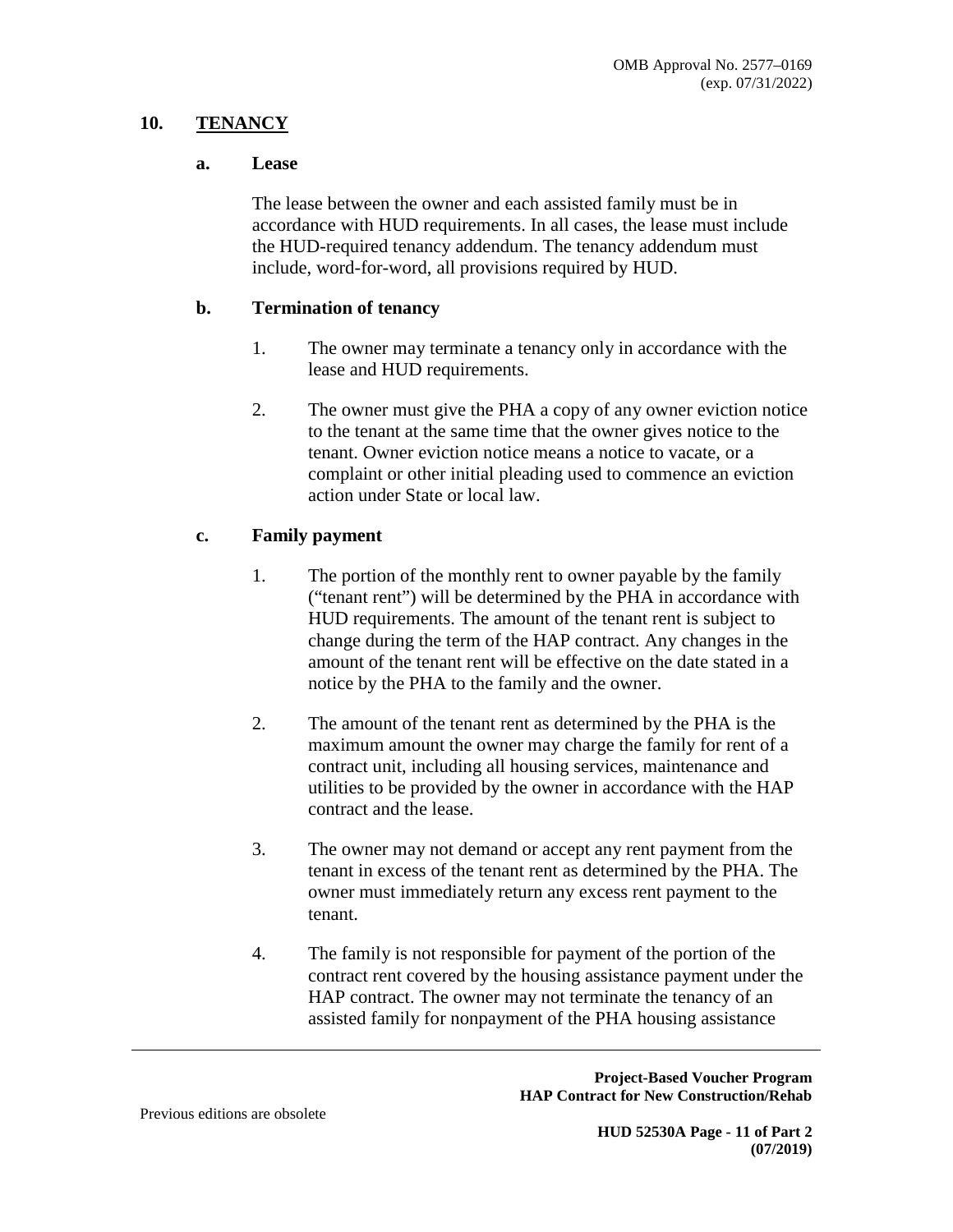payment.

5. The PHA is responsible only for making the housing assistance payments to the owner on behalf of the family in accordance with the HAP contract. The PHA is not responsible for paying the tenant rent, or any other claim by the owner.

### **d. Other owner charges**

- 1. Except as provided in paragraph 2, the owner may not require the tenant or family members to pay charges for meals or supportive services. Nonpayment of such charges is not grounds for termination of tenancy.
- 2. In assisted living developments receiving project-based voucher assistance, owners may charge tenants, family members, or both for meals or supportive services. These charges may not be included in the rent to owner, nor may the value of meals and supportive services be included in the calculation of reasonable rent. Non-payment of such charges is grounds for termination of the lease by the owner in an assisted living development.
- 3. The owner may not charge the tenant or family members extra amounts for items customarily included in rent in the locality or provided at no additional cost to the unsubsidized tenant in the premises.

## **e. Security deposit**

- 1. The owner may collect a security deposit from the family.
- 2. The owner must comply with HUD and PHA requirements, which may change from time to time, regarding security deposits from a tenant.
- 3. The PHA may prohibit security deposits in excess of private market practice, or in excess of amounts charged by the owner to unassisted families.
- 4. When the family moves out of the contract unit, the owner, subject to State and local law, may use the security deposit, including any interest on the deposit, in accordance with the lease, as reimbursement for any unpaid tenant rent, damages to the unit or other amounts which the family owes under the lease. The owner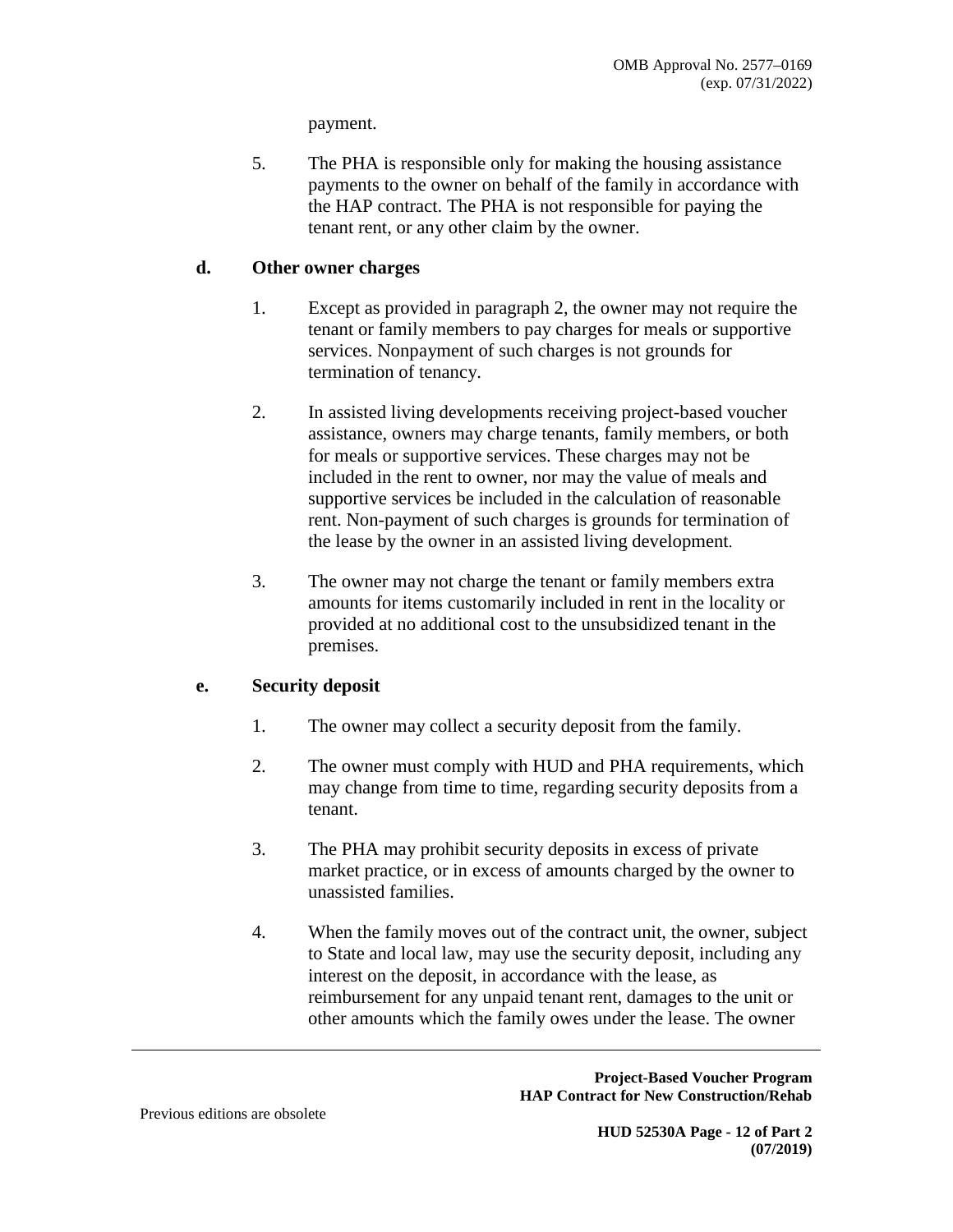must give the family a written list of all items charged against the security deposit and the amount of each item. After deducting the amount used as reimbursement to the owner, the owner must promptly refund the full amount of the balance to the family.

5. If the security deposit is not sufficient to cover amounts the family owes under the lease, the owner may seek to collect the balance from the family. However, the PHA has no liability or responsibility for payment of any amount owed by the family to the owner.

# **11. FAMILY RIGHT TO MOVE**

- a. The family may terminate its lease at any time after the first year of occupancy. The family must give the owner advance written notice of intent to vacate (with a copy to the PHA) in accordance with the lease. If the family has elected to terminate the lease in this manner, the PHA must offer the family the opportunity for tenant-based rental assistance in accordance with HUD requirements.
- b. Before providing notice to terminate the lease under paragraph a, the family must first contact the PHA to request tenant-based rental assistance if the family wishes to move with continued assistance. If tenant-based rental assistance is not immediately available upon lease termination, the PHA shall give the family priority to receive the next available opportunity for tenant-based rental assistance.

## **12. OVERCROWDED, UNDER-OCCUPIED, AND ACCESSIBLE UNITS**

The PHA subsidy standards determine the appropriate unit size for the family size and composition. The PHA and owner must comply with the requirements in 24 CFR 983.260. If the PHA determines that a family is occupying a wrong-size unit, or a unit with accessibility features that the family does not require, and the unit is needed by a family that requires the accessibility features, the PHA must promptly notify the family and the owner of this determination, and of the PHA's offer of continued assistance in another unit. 24 CFR 983.260(a).

## **13. PROHIBITION OF DISCRIMINATION**

a. The owner may not refuse to lease contract units to, or otherwise discriminate against any person or family in leasing of a contract unit, because of race, color, religion, sex, national origin, disability, age or familial status.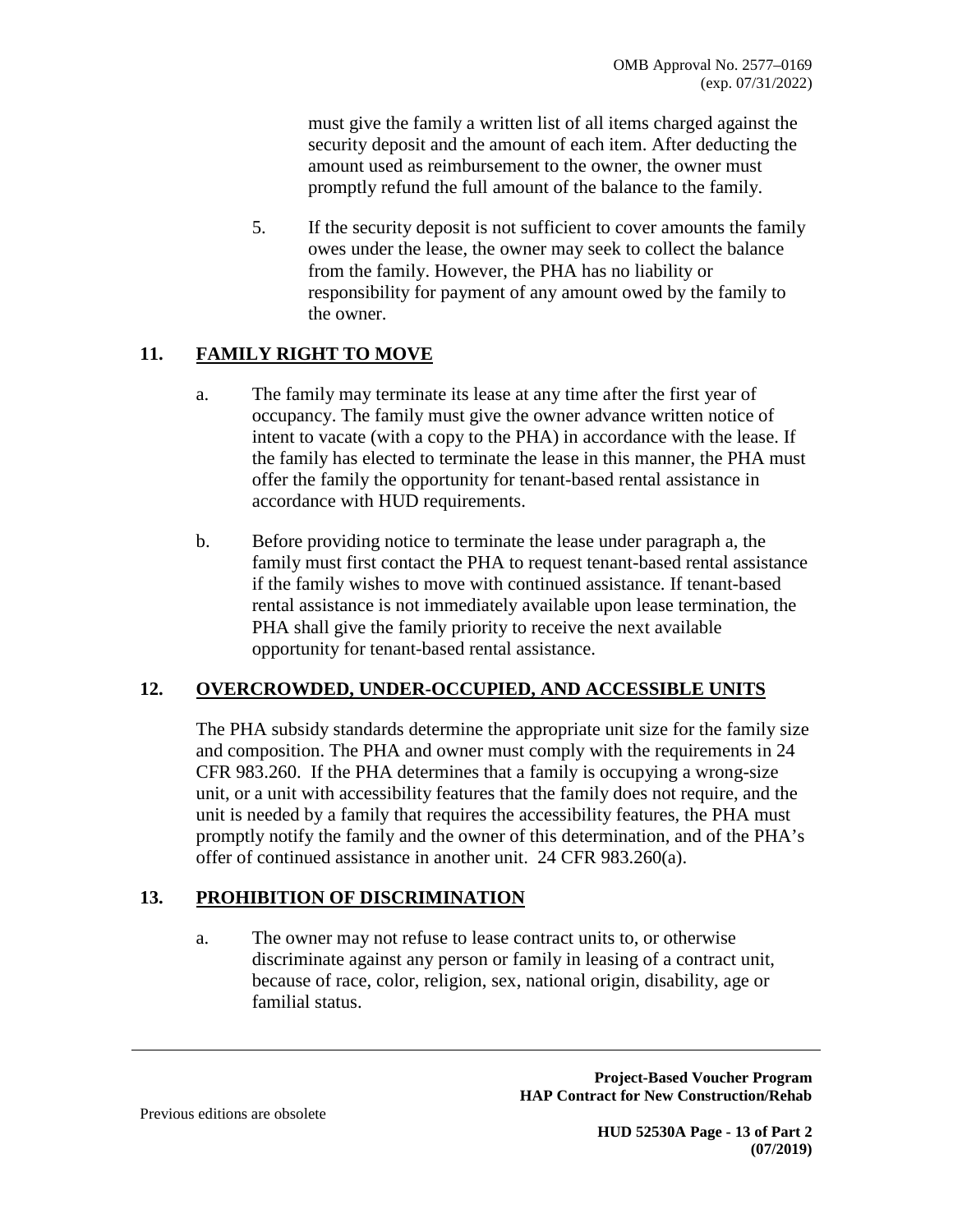- b. The owner must comply with the following requirements: The Fair Housing Act (42 U.S.C. 3601–19) and implementing regulations at 24 CFR part 100 *et seq.*; Executive Order 11063, as amended by Executive Order 12259 (3 CFR, 1959–1963 Comp., p. 652 and 3 CFR, 1980 Comp., p. 307) (Equal Opportunity in Housing Programs) and implementing regulations at 24 CFR part 107; title VI of the Civil Rights Act of 1964 (42 U.S.C. 2000d-2000d-4) (Nondiscrimination in Federally Assisted Programs) and implementing regulations at 24 CFR part 1; the Age Discrimination Act of 1975 (42 U.S.C. 6101–6107) and implementing regulations at 24 CFR part 146; section 504 of the Rehabilitation Act of 1973 (29 U.S.C. 794) and implementing regulations at part 8 of this title; title II of the Americans with Disabilities Act, 42 U.S.C. 12101 *et seq.* ; 24 CFR part 8; section 3 of the Housing and Urban Development Act of 1968 (12 U.S.C. 1701u) and implementing regulations at 24 CFR part 135; Executive Order 11246, as amended by Executive Orders 11375, 11478, 12086, and 12107 (3 CFR, 1964–1965 Comp., p. 339; 3 CFR, 1966–1970 Comp., p. 684; 3 CFR, 1966–1970 Comp., p. 803; 3 CFR, 1978 Comp., p. 230; and 3 CFR, 1978 Comp., p. 264, respectively) (Equal Employment Opportunity Programs) and implementing regulations at 41 CFR chapter 60; Executive Order 11625, as amended by Executive Order 12007 (3 CFR, 1971–1975 Comp., p. 616 and 3 CFR, 1977 Comp., p. 139) (Minority Business Enterprises); Executive Order 12432 (3 CFR, 1983 Comp., p. 198) (Minority Business Enterprise Development); and Executive Order 12138, as amended by Executive Order 12608 (3 CFR, 1977 Comp., p. 393 and 3 CFR, 1987 Comp., p. 245) (Women's Business Enterprise).
- c. The owner must comply with HUD's Equal Access to HUD-assisted or insured housing rule  $(24 \text{ CFR } 5.105(a)(2))$ .
- d. The owner must comply with the Violence Against Women Act, as amended, and HUD's implementing regulation at 24 CFR part 5, Subpart L, and program regulations.
- e. The PHA and the owner must cooperate with HUD in the conducting of compliance reviews and complaint investigations pursuant to all applicable civil rights statutes, Executive Orders, and all related rules and regulations.

## **14. PHA DEFAULT AND HUD REMEDIES**

If HUD determines that the PHA has failed to comply with the HAP contract, or has failed to take appropriate action to HUD's satisfaction or as directed by HUD, for enforcement of the PHA's rights under the HAP contract, HUD may assume

> **Project-Based Voucher Program HAP Contract for New Construction/Rehab**

Previous editions are obsolete

**HUD 52530A Page - 14 of Part 2 (07/2019)**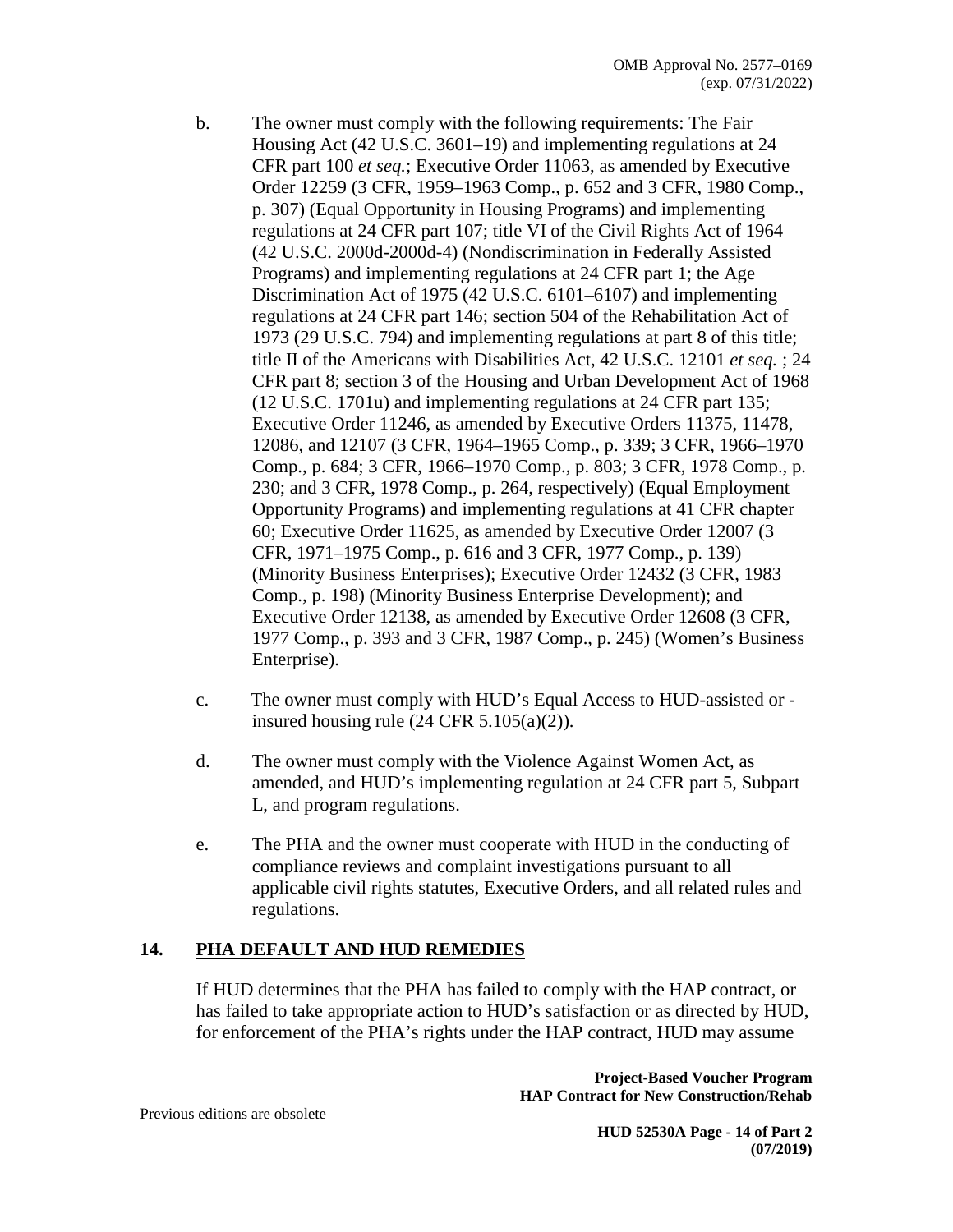the PHA's rights and obligations under the HAP contract, and may perform the obligations and enforce the rights of the PHA under the HAP contract.

# **15. OWNER DEFAULT AND PHA REMEDIES**

#### **a. Owner default**

Any of the following is a default by the owner under the HAP contract:

- 1. The owner has failed to comply with any obligation under the HAP contract, including the owner's obligations to maintain all contract units in accordance with the housing quality standards.
- 2. The owner has violated any obligation under any other housing assistance payments contract under Section 8 of the United States Housing Act of 1937 (42 U.S.C. 1437f).
- 3. The owner has committed any fraud or made any false statement to the PHA or HUD in connection with the HAP contract.
- 4. The owner has committed fraud, bribery or any other corrupt or criminal act in connection with any Federal housing assistance program.
- 5. If the property where the contract units are located is subject to a lien or security interest securing a HUD loan or a mortgage insured by HUD and:
	- i. The owner has failed to comply with the regulations for the applicable mortgage insurance or loan program, with the mortgage or mortgage note, or with the regulatory agreement; or
	- ii. The owner has committed fraud, bribery or any other corrupt or criminal act in connection with the HUD loan or HUD-insured mortgage.
- 6. The owner has engaged in any drug-related criminal activity or any violent criminal activity.

## **b. PHA remedies**

1. If the PHA determines that a breach has occurred, the PHA may exercise any of its rights or remedies under the HAP contract.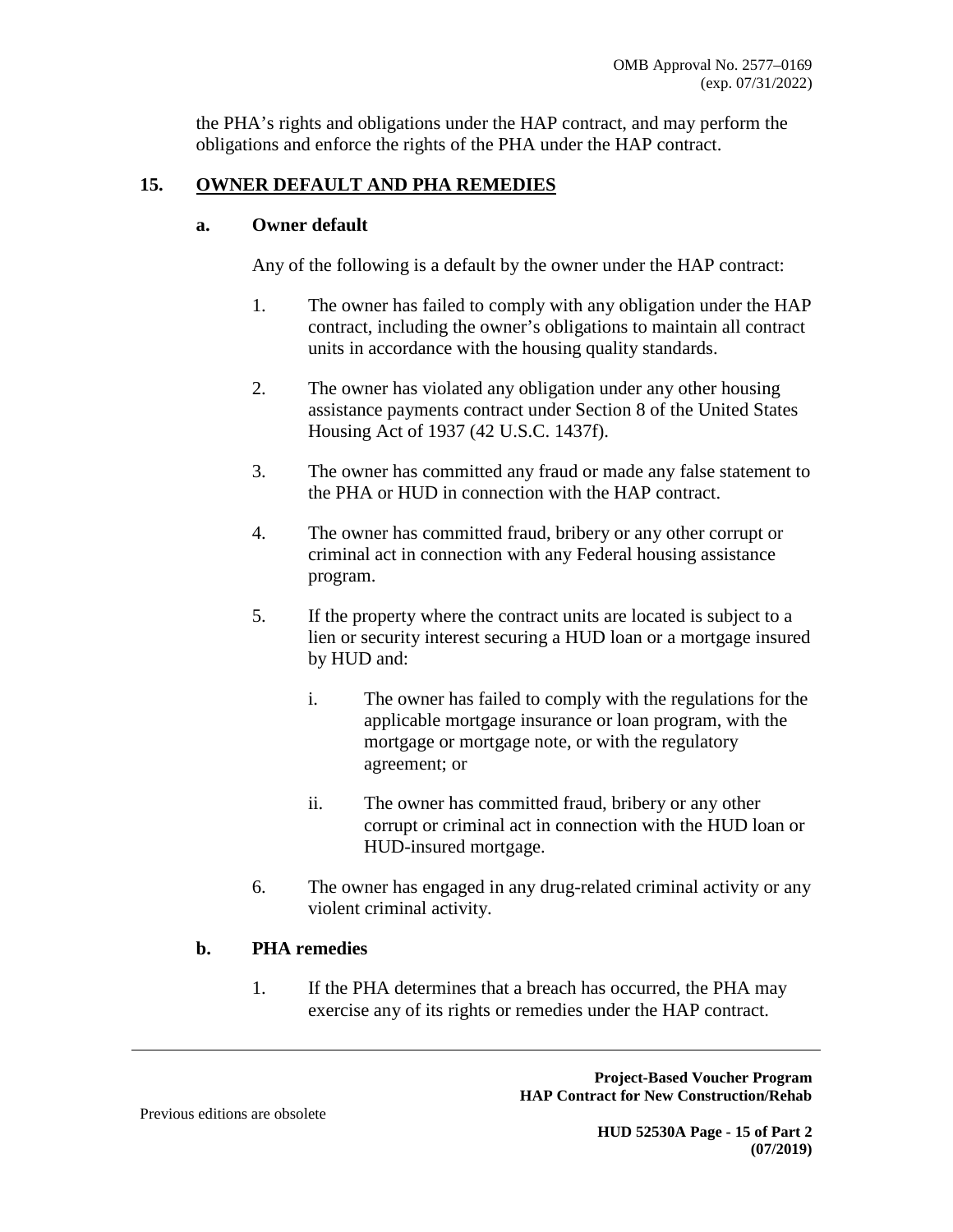- 2. The PHA must notify the owner in writing of such determination. The notice by the PHA to the owner may require the owner to take corrective action (as verified by the PHA) by a time prescribed in the notice.
- 3. The PHA's rights and remedies under the HAP contract include recovery of overpayments, termination or reduction of housing assistance payments, and termination of the HAP contract.

#### **c. PHA remedy is not waived**

The PHA's exercise or non-exercise of any remedy for owner breach of the HAP contract is not a waiver of the right to exercise that remedy or any other right or remedy at any time.

## **16. OWNER DUTY TO PROVIDE INFORMATION AND ACCESS REQUIRED BY HUD OR PHA**

#### **a. Required information**

The owner must prepare and furnish any information pertinent to the HAP contract as may reasonably be required from time to time by the PHA or HUD. The owner shall furnish such information in the form and manner required by the PHA or HUD.

#### **b. PHA and HUD access to premises**

The owner must permit the PHA or HUD or any of their authorized representatives to have access to the premises during normal business hours and, for the purpose of audit and examination, to have access to any books, documents, papers and records of the owner to the extent necessary to determine compliance with the HAP contract, including the verification of information pertinent to the housing assistance payments or the HAP contract.

## **17. PHA AND OWNER RELATION TO THIRD PARTIES**

#### **a. Injury because of owner action or failure to act**

The PHA has no responsibility for or liability to any person injured as a result of the owner's action or failure to act in connection with the implementation of the HAP contract, or as a result of any other action or failure to act by the owner.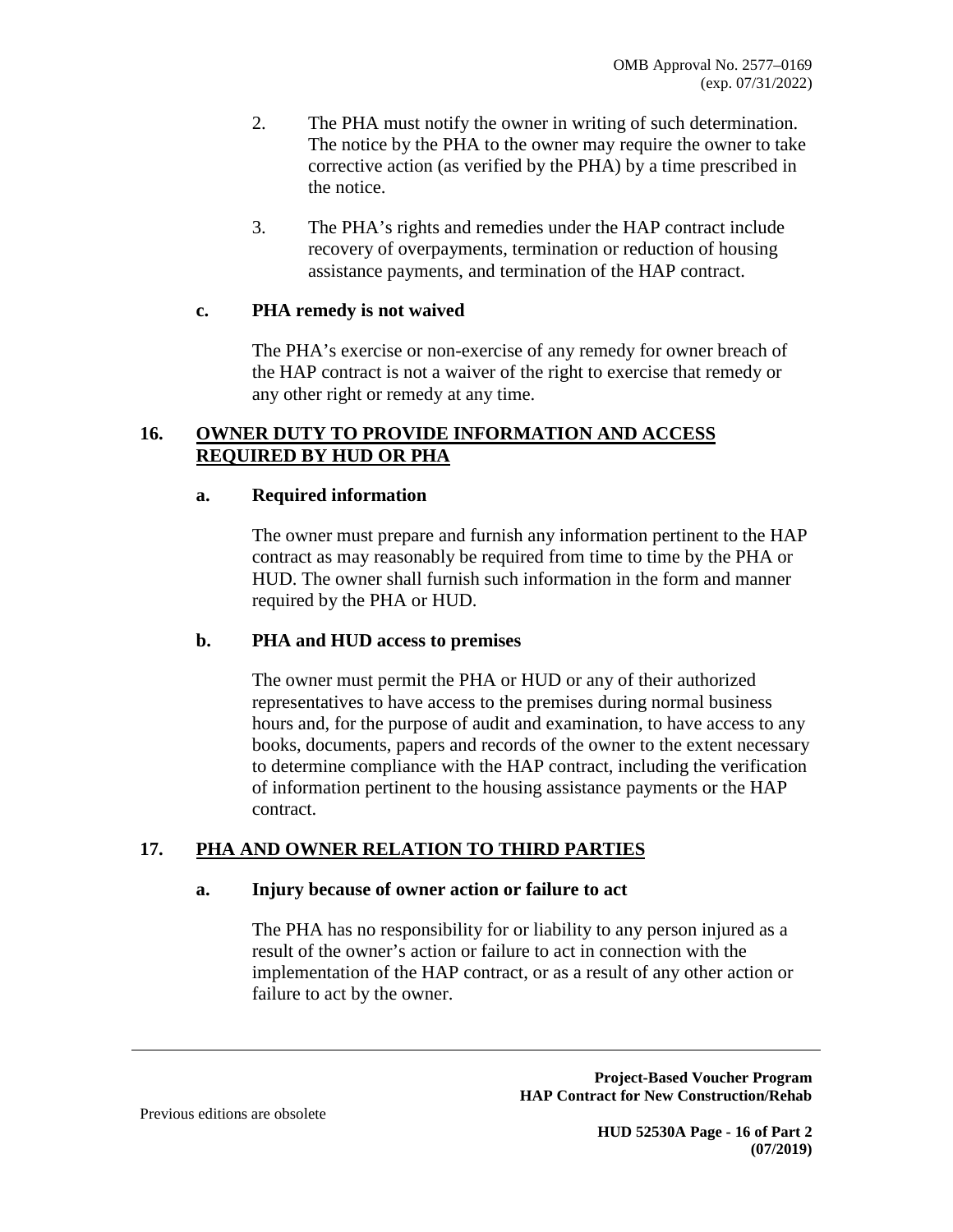### **b. Legal relationship**

The owner is not the agent of the PHA. The HAP contract does not create or affect any relationship between the PHA and any lender to the owner or any suppliers, employees, contractors or subcontractors used by the owner in connection with the implementation of the HAP contract.

### **c. Exclusion of third-party claims**

Nothing in the HAP contract shall be construed as creating any right of a family or other third party (other than HUD) to enforce any provision of the HAP contract, or to assert any claim against HUD, the PHA or the owner under the HAP contract.

#### **d. Exclusion of owner claims against HUD**

Nothing in the HAP contract shall be construed as creating any right of the owner to assert any claim against HUD.

## **18. PHA-OWNED UNITS**

Notwithstanding Section 17 of this HAP contract, a PHA may own units assisted under the project-based voucher program, subject to the special requirements in 24 CFR 983.59 regarding PHA-owned units.

## **19. CONFLICT OF INTEREST**

### **a. Interest of members, officers, or employees of PHA, members of local governing body, or other public officials**

- 1. No present or former member or officer of the PHA (except tenantcommissioners), no employee of the PHA who formulates policy or influences decisions with respect to the housing choice voucher program or project-based voucher program, and no public official or member of a governing body or State or local legislator who exercises functions or responsibilities with respect to these programs, shall have any direct or indirect interest, during his or her tenure or for one year thereafter, in the HAP contract.
- 2. HUD may waive this provision for good cause.

#### **b. Disclosure**

The owner has disclosed to the PHA any interest that would be a violation of the HAP contract. The owner must fully and promptly update such

> **Project-Based Voucher Program HAP Contract for New Construction/Rehab**

Previous editions are obsolete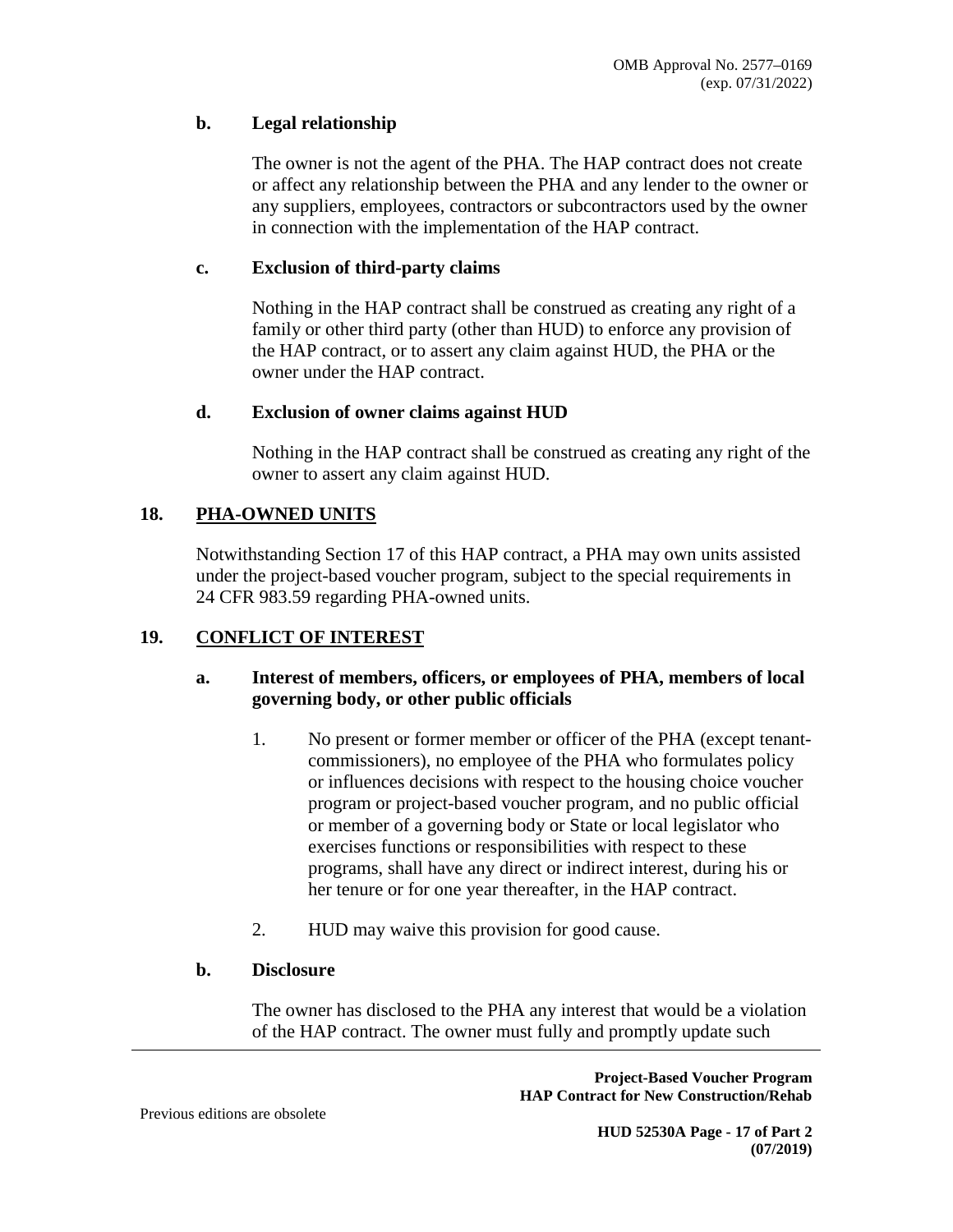disclosures.

### **c. Interest of member of or delegate to Congress**

No member of or delegate to the Congress of the United States of America or resident-commissioner shall be admitted to any share or part of this HAP Contract or to any benefits arising from the contract.

# **20. EXCLUSION FROM FEDERAL PROGRAMS**

### **a. Federal requirements**

The owner must comply with and is subject to requirements of 2 CFR part 2424.

### **b. Disclosure**

The owner certifies that:

- 1. The owner has disclosed to the PHA the identity of the owner and any principal or interested party.
- 2. Neither the owner nor any principal or interested party is listed on the U.S. General Services Administration list of parties excluded from Federal procurement and nonprocurement programs; and none of such parties are debarred, suspended, subject to a limited denial of participation or otherwise excluded under 2 CFR part 2424.

## **21. TRANSFER OF THE CONTRACT OR PROPERTY**

#### **a. When consent is required**

- 1. The owner agrees that neither the HAP contract nor the property may be transferred without the advance written consent of the PHA in accordance with HUD requirements.
- 2. "Transfer" includes:
	- a. Any sale or assignment or other transfer of ownership, in any form, of the HAP contract or the property;
	- b. The transfer of any right to receive housing assistance payments that may be payable pursuant to the HAP contract;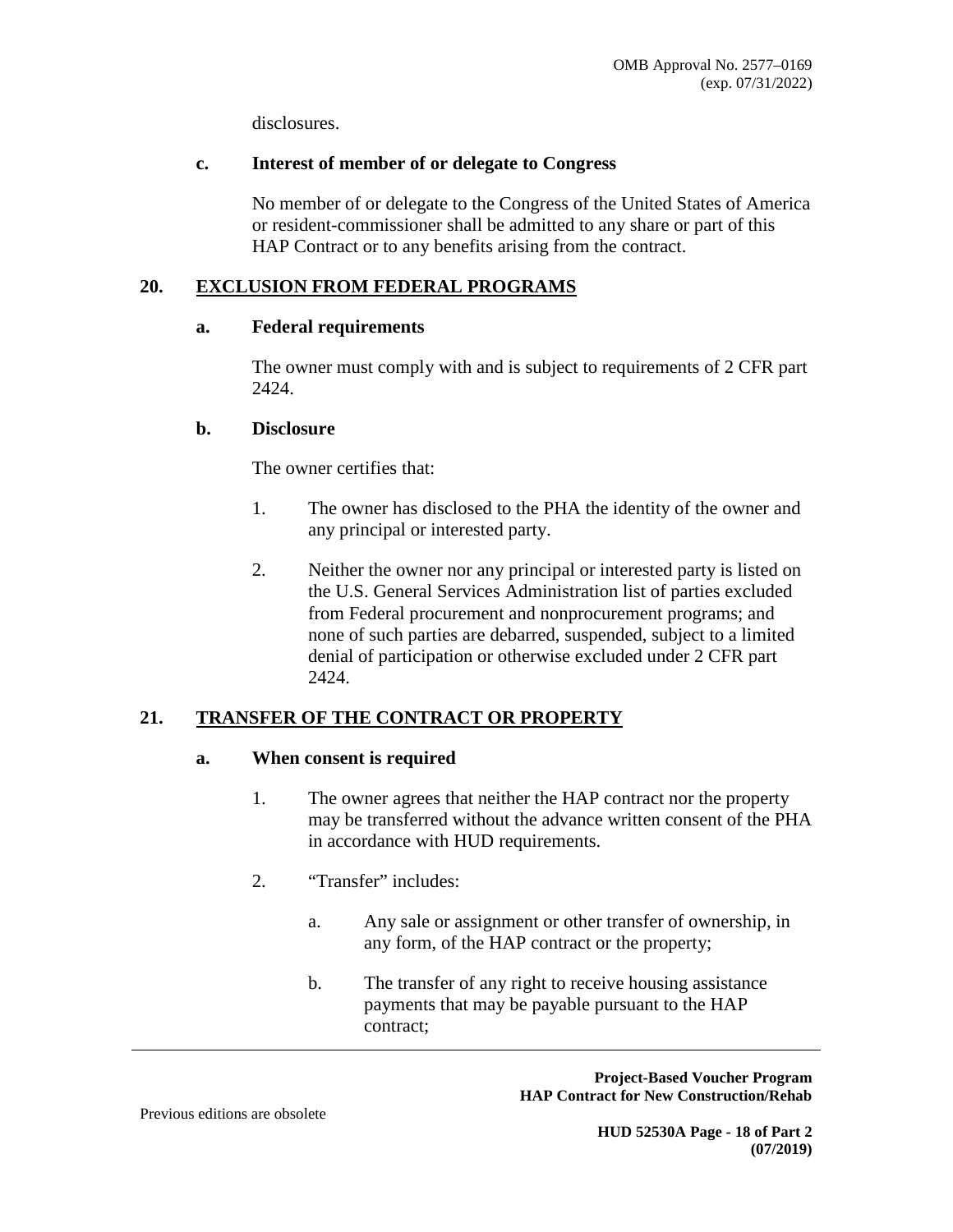- c. The creation of a security interest in the HAP contract or the property;
- d. Foreclosure or other execution on a security interest; or
- e. A creditor's lien, or transfer in bankruptcy.
- 3. If the owner is a corporation, partnership, trust or joint venture, the owner is not required to obtain advance consent of the PHA pursuant to paragraph a for transfer of a passive and noncontrolling interest in the ownership entity (such as a stock transfer or transfer of the interest of a limited partner), if any interests so transferred cumulatively represent less than half the beneficial interest in the HAP contract or the property. The owner must obtain advance consent pursuant to paragraph a for transfer of any interest of a general partner.

## **b. Transferee assumption of HAP contract**

No transferee (including the holder of a security interest, the security holder's transferee or successor in interest, or the transferee upon exercise of a security interest) shall have any right to receive any payment of housing assistance payments pursuant to the HAP contract, or to exercise any rights or remedies under the HAP contract, unless the PHA has consented in advance, in writing to such transfer, and the transferee has agreed in writing, in a form acceptable to the PHA in accordance with HUD requirements, to assume the obligations of the owner under the HAP contract, and to comply with all the terms of the HAP contract.

#### **c. Effect of consent to transfer**

- 1. The creation or transfer of any security interest in the HAP contract is limited to amounts payable under the HAP contract in accordance with the terms of the HAP contract.
- 2. The PHA's consent to transfer of the HAP contract or the property does not to change the terms of the HAP contract in any way, and does not change the rights or obligations of the PHA or the owner under the HAP contract.
- 3. The PHA's consent to transfer of the HAP contract or the property to any transferee does not constitute consent to any further transfers of the HAP contract or the property, including further transfers to any successors or assigns of an approved transferee.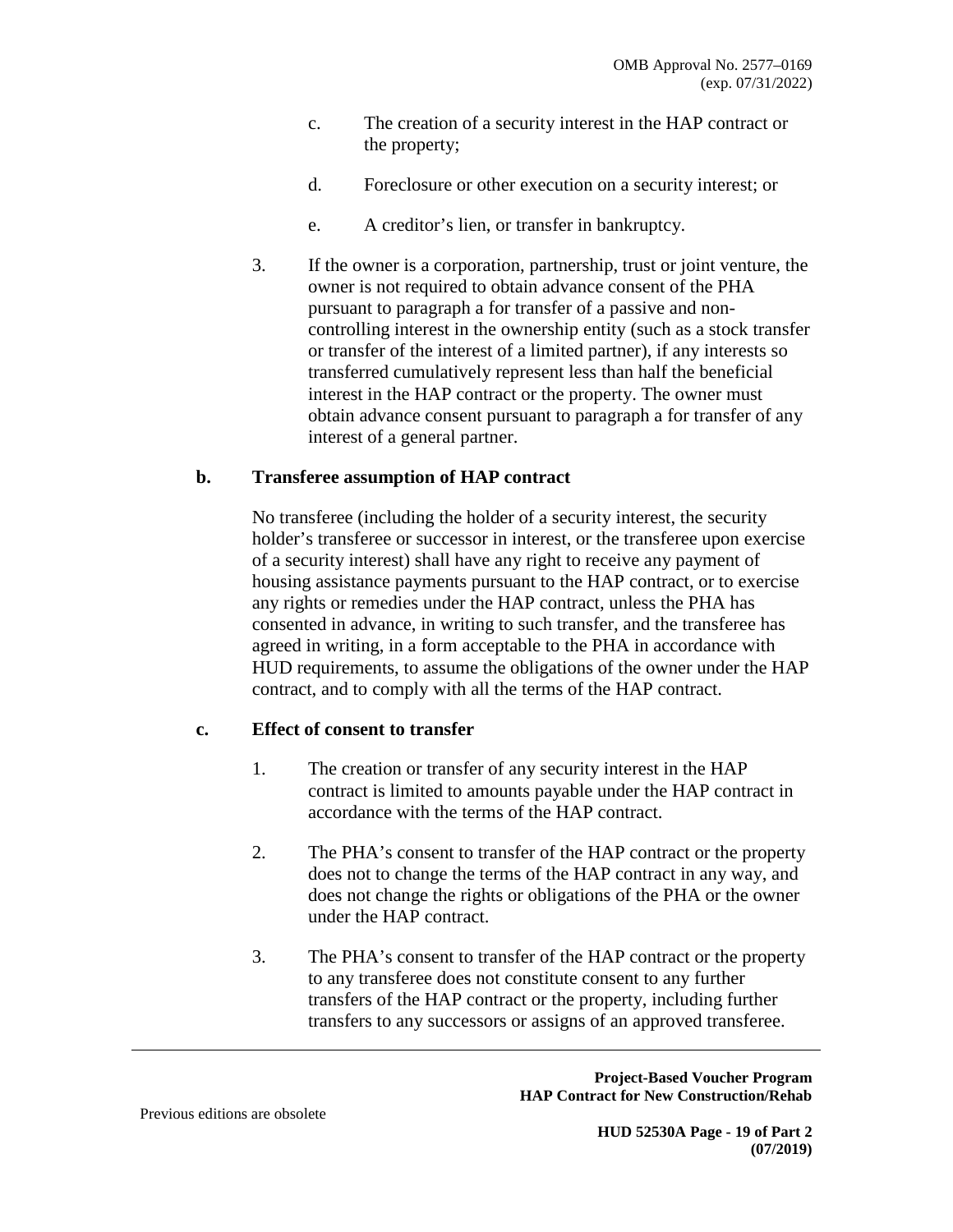### **d. When transfer is prohibited**

The PHA will not consent to the transfer if any transferee, or any principal or interested party is debarred, suspended subject to a limited denial of participation, or otherwise excluded under 2 CFR part 2424, or is listed on the U.S. General Services Administration list of parties excluded from Federal procurement or nonprocurement programs.

## **22. SUBSIDY LAYERING**

#### **a. Owner disclosure**

The owner must disclose to the PHA, in accordance with HUD requirements, information regarding any related assistance from the Federal Government, a State, or a unit of general local government, or any agency or instrumentality thereof, that is made available or is expected to be made available with respect to the contract units. Such related assistance includes, but is not limited to, any loan, grant, guarantee, insurance, payment, rebate, subsidy, credit, tax benefit, or any other form of direct or indirect assistance.

## **b. Limit of payments**

Housing assistance payments under the HAP contract must be no more than is necessary, as determined in accordance with HUD requirements, to provide affordable housing after taking account of such related assistance. The PHA will adjust in accordance with HUD requirements the amount of the housing assistance payments to the owner to compensate in whole or in part for such related assistance.

## **23. OWNER LOBBYING CERTIFICATIONS**

- a. The owner certifies, to the best of owner's knowledge and belief, that:
	- 1. No Federally appropriated funds have been paid or will be paid, by or on behalf of the owner, to any person for influencing or attempting to influence an officer or employee of any agency, a Member of Congress, an officer or employee of Congress, or an employee of a Member of Congress in connection with the awarding of the HAP contract, or the extension, continuation, renewal, amendment, or modification of the HAP contract.
	- 2. If any funds other than Federally appropriated funds have been paid or will be paid to any person for influencing or attempting to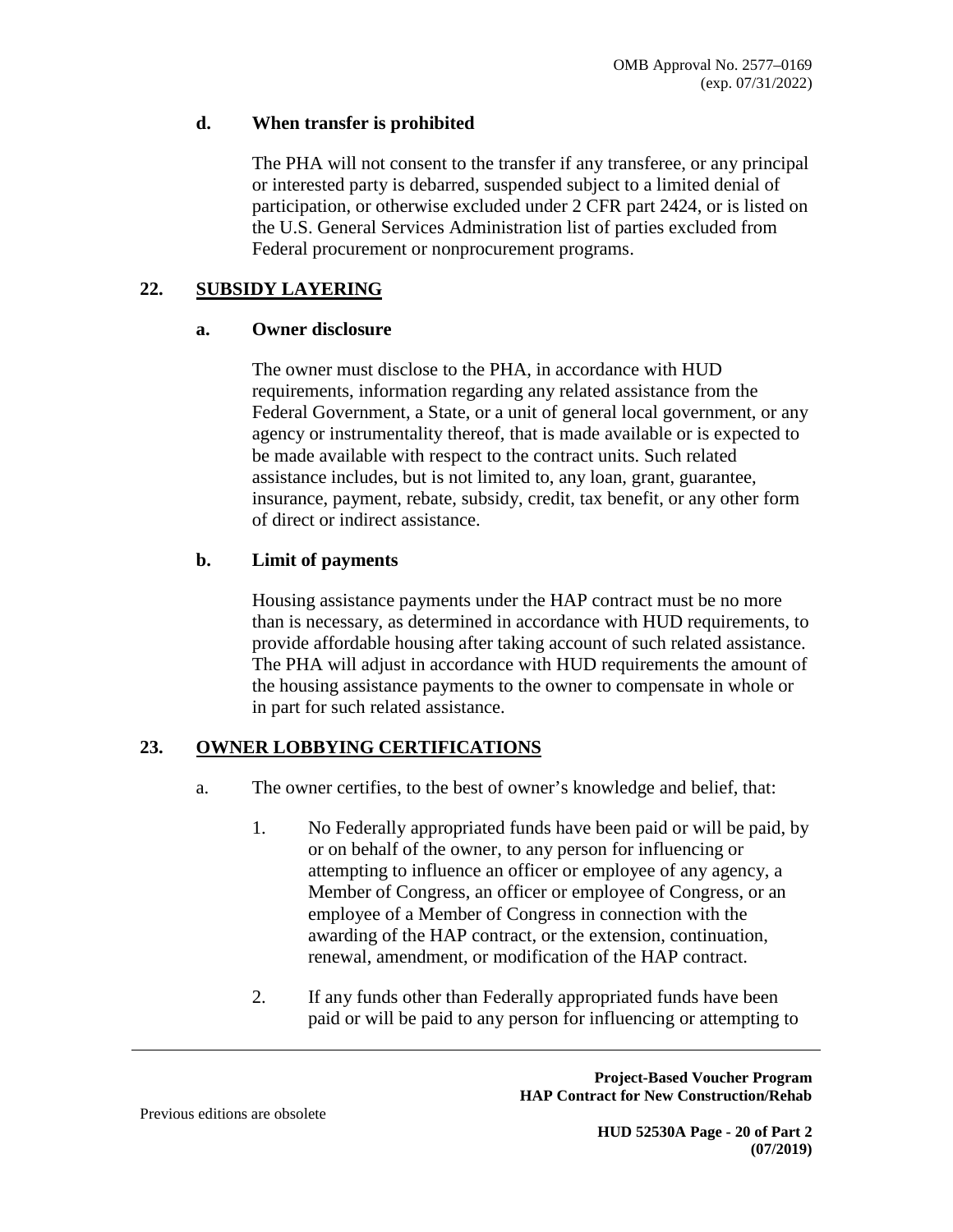influence an officer or employee of any agency, a Member of Congress, an officer or employee of Congress, or an employee of a Member of Congress in connection with the HAP contract, the owner must complete and submit Standard Form-LLL, "Disclosure Form to Report Lobbying," in accordance with its instructions.

b. This certification by the owner is a prerequisite for making or entering into this transaction imposed by 31 U.S.C. 1352.

### **24. TERMINATION OF HAP CONTRACT FOR WRONGFUL SELECTION OF CONTRACT UNITS**

The HAP contract may be terminated upon at least 30 days notice to the owner by the PHA or HUD if the PHA or HUD determines that the contract units were not eligible for selection in conformity with HUD requirements.

## **25. NOTICES AND OWNER CERTIFICATIONS**

- a. Where the owner is required to give any notice to the PHA pursuant to the HAP contract or any other provision of law, such notice must be in writing and must be given in the form and manner required by the PHA.
- b. Any certification or warranty by the owner pursuant to the HAP contract shall be deemed a material representation of fact upon which reliance was placed when this transaction was made or entered into.

## **26. NOTICE OF TERMINATION OR EXPIRATION WITHOUT EXTENSION**

- a. An owner must provide notice to the PHA, and to the affected tenants, not less than 1 year prior to the termination or expiration without extension of a HAP contract.
- b. An owner who fails to provide such notice must permit tenants to remain in their units for the required notice period with no increase in the tenant portion of the rent. During this time period, an owner may not evict a tenant as a result of the owner's inability to collect an increased tenant portion of rent. With PHA agreement, an owner may extend the terminating contract for a period of time sufficient to give tenants 1 years's advance notice.

# **27. FAMILY'S RIGHT TO REMAIN**

Upon termination or expiration of the contract without extension, each family assisted under the contract may elect to use its assistance to remain in the project

> **Project-Based Voucher Program HAP Contract for New Construction/Rehab**

Previous editions are obsolete

**HUD 52530A Page - 21 of Part 2 (07/2019)**